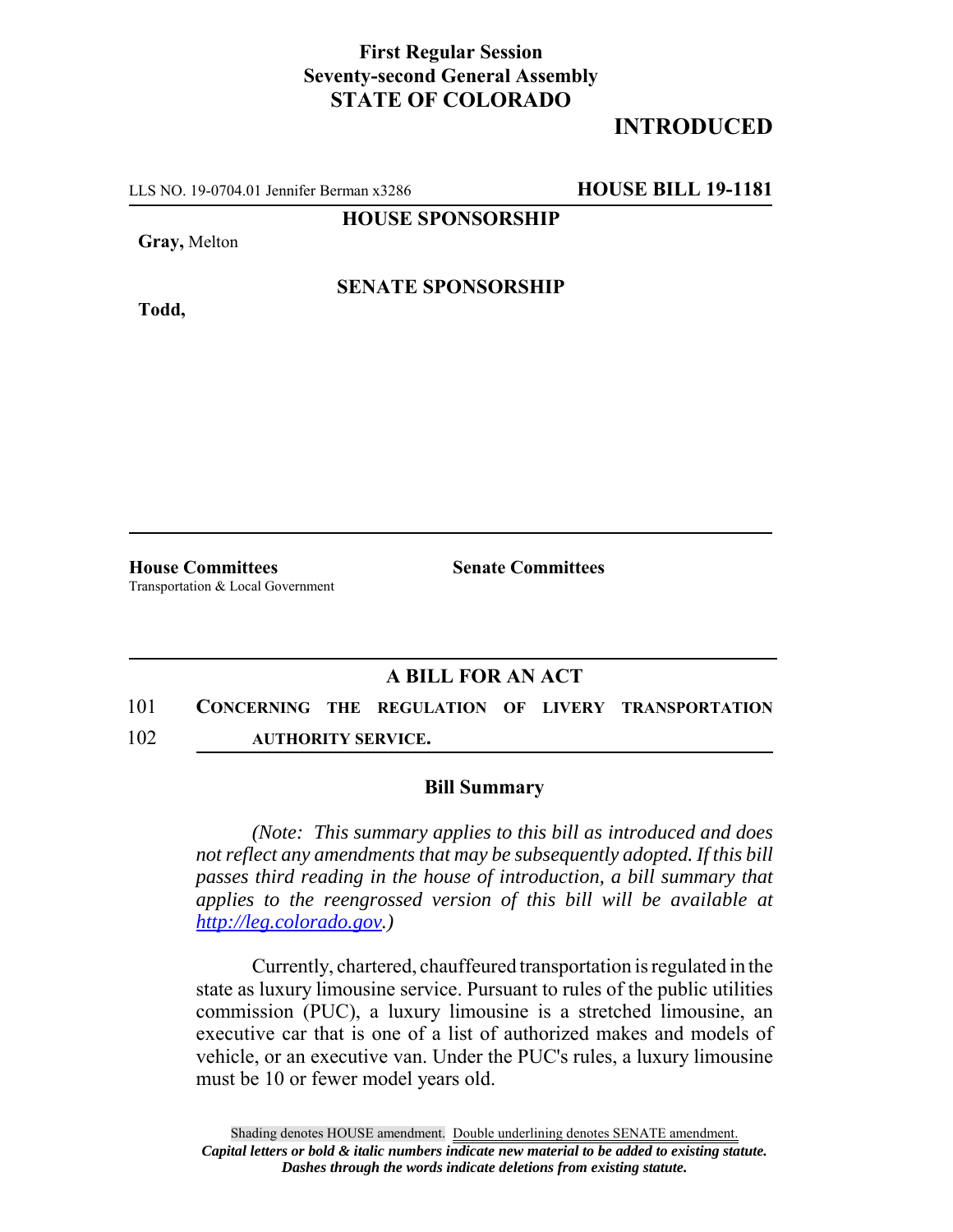**Section 1** of the bill authorizes chartered, chauffeured transportation through a livery transportation authority (authority). An authority may provide service in the state if:

- The authority provides service within and between points in the counties of Adams, Arapahoe, Boulder, Broomfield, Denver, Douglas, Garfield, El Paso, Jefferson, Larimer, Pitkin, and Weld, and between those points and all points within the state:
- ! The authority has a fleet of at least 3 vehicles, each with a manufacturer's suggested retail price of \$35,000 or more, or, if the authority is physically located in Gilpin or Pitkin county, a fleet of 2 or more such vehicles; and
- ! The authority applies for and obtains a permit from the PUC, pays the permit fee, and maintains sufficient insurance.

Drivers for an authority must obtain a criminal history record check, provide proof of medical fitness, and comply with hours-of-service requirements. Vehicles used by an authority must be inspected at least annually. The PUC may promulgate safety rules regarding authority service; however, the PUC shall not promulgate rules regarding the age or make and model of vehicles within an authority's fleet.

**Section 2** makes a conforming amendment.

| $\mathbf{1}$ | Be it enacted by the General Assembly of the State of Colorado:       |
|--------------|-----------------------------------------------------------------------|
| 2            | <b>SECTION 1.</b> In Colorado Revised Statutes, add part 8 to article |
| 3            | 10.1 of title 40 as follows:                                          |
| 4            | PART <sub>8</sub>                                                     |
| 5            | LIVERY TRANSPORTATION AUTHORITIES                                     |
| 6            | 40-10.1-801. Definitions. AS USED IN THIS PART 8, UNLESS THE          |
| 7            | <b>CONTEXT OTHERWISE REQUIRES:</b>                                    |
| 8            | (1) "BROKER" MEANS A PERSON THAT BOOKS TRANSPORTATION                 |
| 9            | FOR OR IS AFFILIATED WITH AN AUTHORITY THAT MAY ENTER INTO A          |
| 10           | CHARTER ORDER ON BEHALF OF AN AUTHORITY OR A CHARTERING PARTY         |
| 11           | IF THE BROKER IS ACTING AT THE DIRECTION OF THE AUTHORITY OR THE      |
| 12           | <b>CHARTERING PARTY.</b>                                              |
| 13           | (2) "CHARTER BASIS" HAS THE MEANING SET FORTH IN SECTION              |
|              | HB19-1181<br>$-2-$                                                    |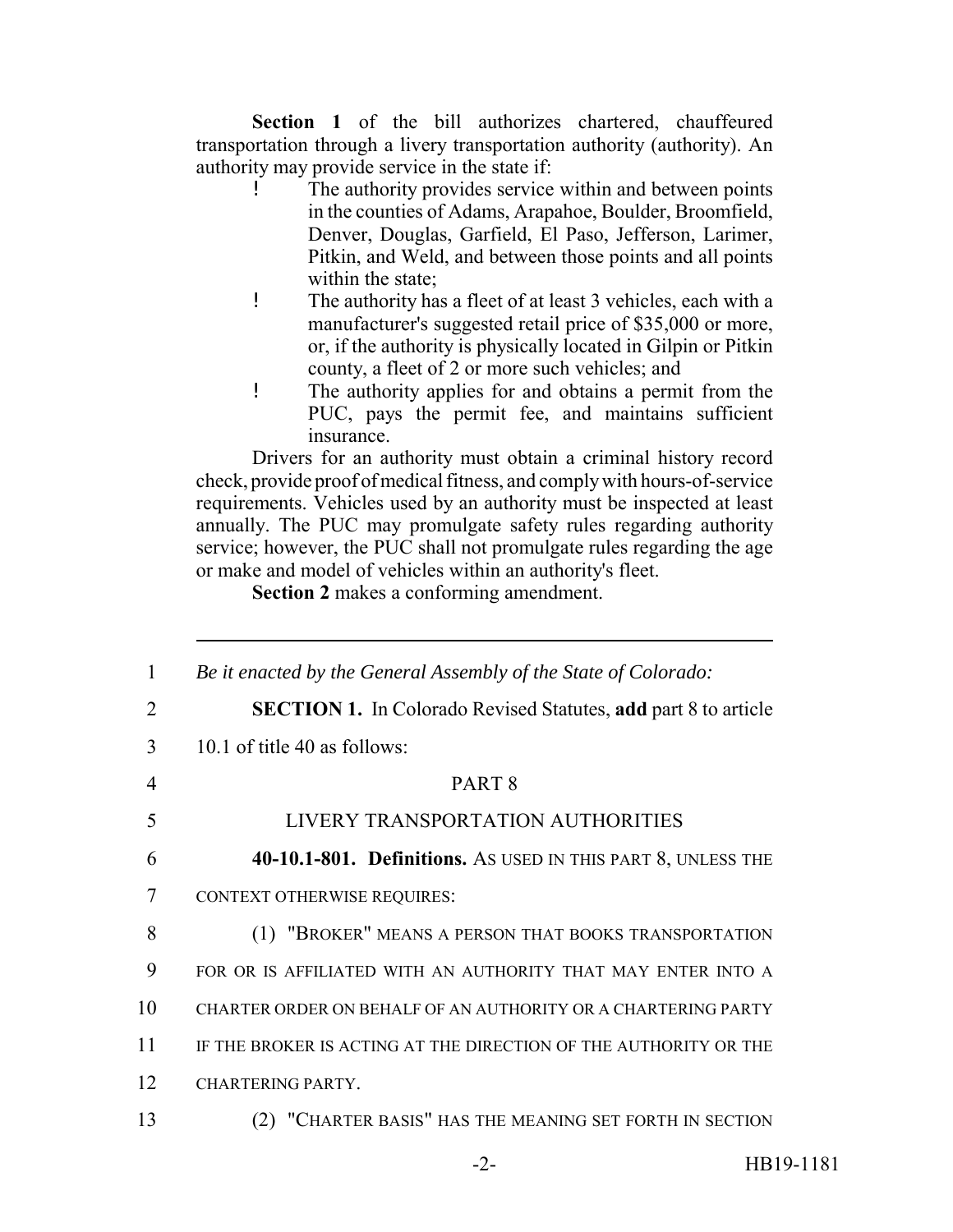$1 \quad 40-10.1-301(1)$ .

 (3) "CHARTERING PARTY" HAS THE MEANING SET FORTH IN SECTION 40-10.1-301 (3).

 (4) "CHARTER ORDER" MEANS A PAPER OR ELECTRONIC DOCUMENT THAT MEMORIALIZES THE CONTRACT THAT PROVIDES THE CHARTER BASIS FOR LIVERY TRANSPORTATION AUTHORITY SERVICE FOR A SPECIFIC PERIOD OF TIME THAT IS REASONABLY CALCULATED TO FULFILL THE PURPOSE OF THE CONTRACT.

 (5) "LIVERY TRANSPORTATION AUTHORITY" OR "AUTHORITY" MEANS A PERSON THAT PROVIDES LIVERY TRANSPORTATION AUTHORITY 11 SERVICE WITHIN AND BETWEEN POINTS IN THE COUNTIES OF ADAMS, 12 ARAPAHOE, BOULDER, BROOMFIELD, DENVER, DOUGLAS, GARFIELD, EL PASO, JEFFERSON, LARIMER, PITKIN, AND WELD, AND BETWEEN THOSE POINTS AND ALL POINTS WITHIN THE STATE OF COLORADO.

 (6) (a) "LIVERY TRANSPORTATION AUTHORITY SERVICE" OR "SERVICE" MEANS A SPECIALIZED, LIVERY TRANSPORTATION SERVICE PROVIDED ON A PREARRANGED CHARTER BASIS, AS MEMORIALIZED IN A CHARTER ORDER.

 (b) "LIVERY TRANSPORTATION AUTHORITY SERVICE" OR "SERVICE" DOES NOT MEAN TAXICAB SERVICE, LARGE-MARKET TAXICAB SERVICE, OR ANY SERVICE PROVIDED BETWEEN FIXED POINTS OVER REGULAR ROUTES AT REGULAR INTERVALS.

 (7) "PREARRANGED" MEANS THAT THE CHARTER BASIS FOR SERVICE HAS BEEN ARRANGED BEFORE THE PROVISION OF SERVICE COMMENCES, THROUGH COMMUNICATION IN PERSON, ELECTRONICALLY, OR OVER THE TELEPHONE, AND THAT THE CHARTER ORDER HAS BEEN ENTERED BEFORE THE DRIVER PROVIDING SERVICE TO A CHARTERING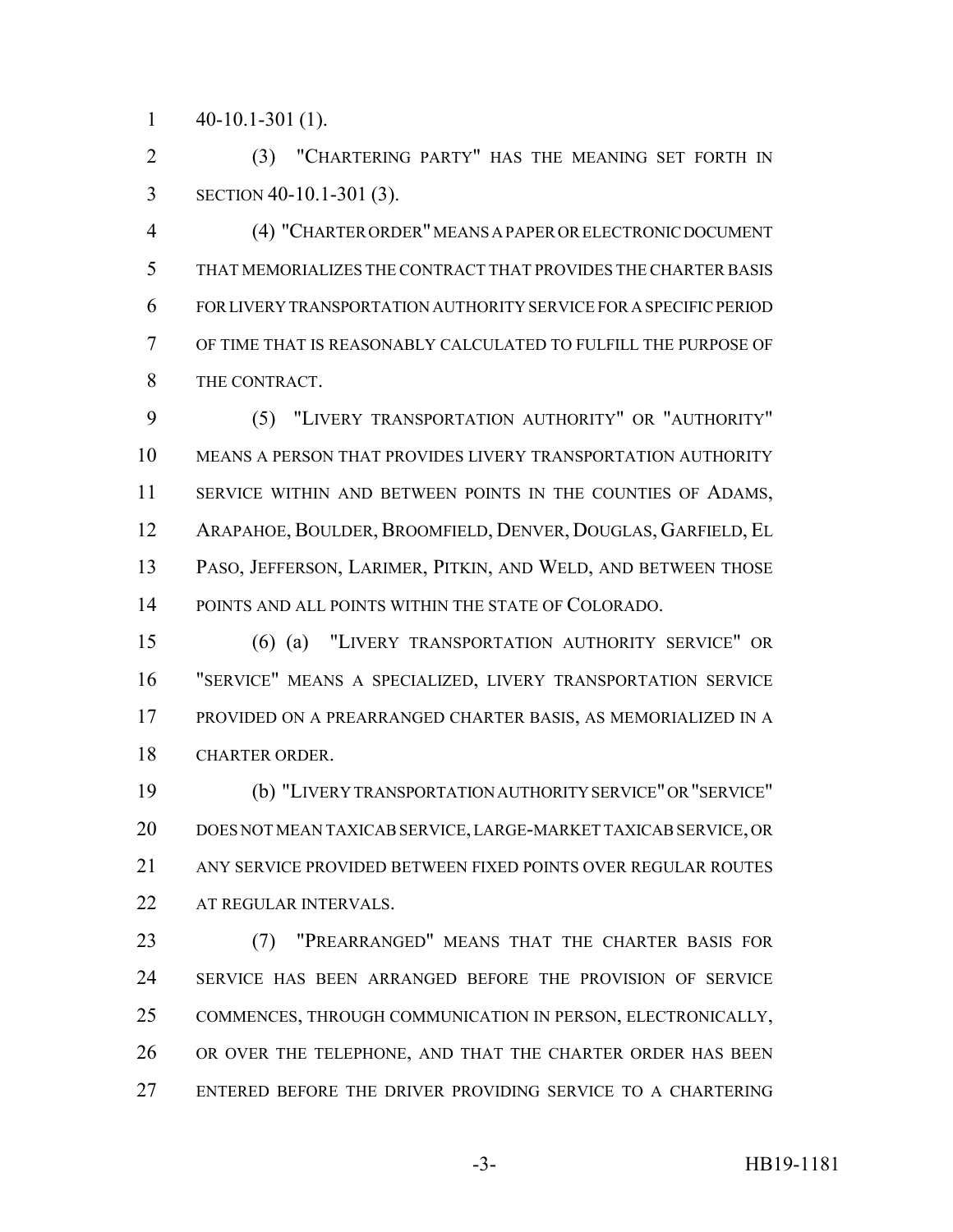PARTY ARRIVES AT THE PICK-UP LOCATION.

 **40-10.1-802. Livery transportation authority service - permit required - safety requirements - rules.** (1) (a) (I) EFFECTIVE JANUARY 1, 2020, A PERSON SHALL NOT OPERATE OR OFFER TO OPERATE LIVERY TRANSPORTATION AUTHORITY SERVICE IN INTRASTATE COMMERCE WITHOUT BOTH:

 (A) FIRST HAVING OBTAINED A PERMIT FROM THE COMMISSION TO OPERATE LIVERY TRANSPORTATION AUTHORITY SERVICE; AND

 (B) COMPLYING WITH THIS PART 8 AND COMMISSION RULES PROMULGATED PURSUANT TO THIS PART 8.

 (II) (A) ON OR AFTER JANUARY 1, 2020, A PERSON MAY OPERATE OR OFFER TO OPERATE LUXURY LIMOUSINE SERVICE, AS THAT TERM IS 13 DEFINED IN SECTION 40-10.1-301, PURSUANT TO PART 3 OF THIS ARTICLE 14 10.1 AND COMMISSION RULES PROMULGATED PURSUANT TO THAT PART 3, ONLY IF THE PERSON QUALIFIES TO PROVIDE LUXURY LIMOUSINE SERVICE PURSUANT TO PART 3 OF THIS ARTICLE 10.1 BUT DOES NOT QUALIFY TO PROVIDE LIVERY TRANSPORTATION AUTHORITY SERVICE PURSUANT TO THIS PART 8.

 (B) IF A PERSON OFFERING LUXURY LIMOUSINE SERVICE IS ELIGIBLE TO OFFER LIVERY TRANSPORTATION AUTHORITY SERVICE PURSUANT TO THIS PART 8, THE PERSON SHALL APPLY TO THE COMMISSION FOR AN AUTHORITY PERMIT AND, IF THE COMMISSION ISSUES THE PERSON A PERMIT PURSUANT TO THIS PART 8, THE PERSON'S LUXURY LIMOUSINE SERVICE PERMIT ISSUED PURSUANT TO SECTION 40-10.1-302 IS DEEMED CANCELLED. WHILE THE PERSON'S APPLICATION FOR AN AUTHORITY PERMIT IS PENDING, THE PERSON MAY CONTINUE TO PROVIDE LUXURY LIMOUSINE SERVICE.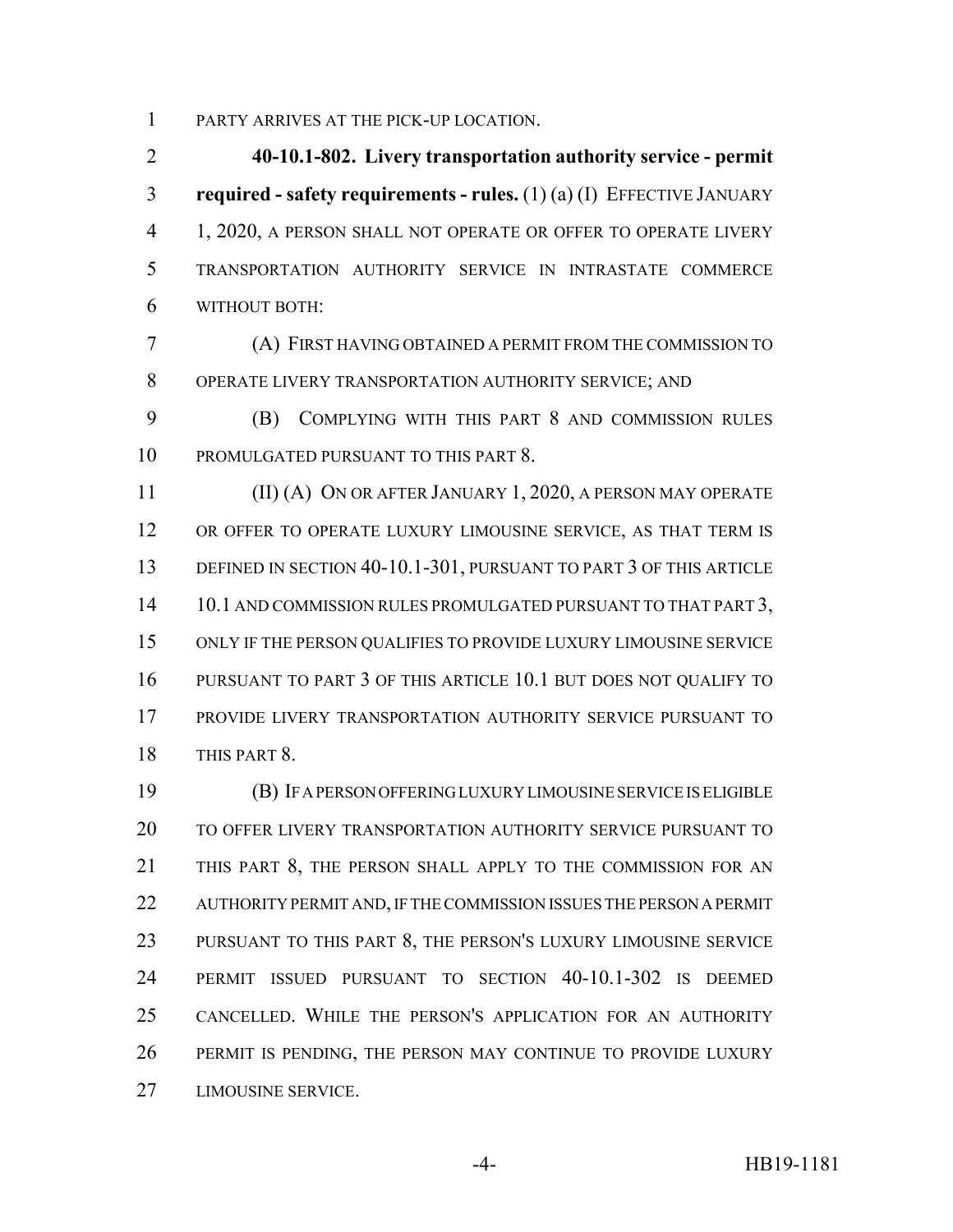1 (b) (I) EXCEPT AS PROVIDED IN SUBSECTION  $(1)(b)(II)$  OF THIS SECTION, A PERSON IS ELIGIBLE TO APPLY FOR AN AUTHORITY PERMIT IF THE PERSON MAINTAINS A FLEET OF THREE OR MORE VEHICLES, EACH WITH A MANUFACTURER'S SUGGESTED RETAIL PRICE OF AT LEAST THIRTY-FIVE THOUSAND DOLLARS.

 (II) IF A PERSON MAINTAINS A PHYSICAL ADDRESS FOR AN AUTHORITY IN EITHER GARFIELD OR PITKIN COUNTY, THE PERSON IS ELIGIBLE TO APPLY FOR AN AUTHORITY PERMIT IF THE PERSON MAINTAINS A FLEET OF TWO OR MORE VEHICLES, EACH WITH A MANUFACTURER'S SUGGESTED RETAIL PRICE OF AT LEAST THIRTY-FIVE THOUSAND DOLLARS. (c) (I) A PERSON MAY APPLY FOR AN AUTHORITY PERMIT IN A FORM AND MANNER PRESCRIBED BY THE COMMISSION. A PERMIT ISSUED PURSUANT TO THIS SECTION IS VALID FOR ONE YEAR AFTER THE DATE OF ISSUANCE.

 (II) A PERSON ISSUED AN AUTHORITY PERMIT PURSUANT TO THIS SECTION SHALL FILE IN WRITING WITH THE COMMISSION, AND SHALL MAINTAIN ON FILE AT THE PERSON'S PRINCIPAL PLACE OF BUSINESS, THE NAME, MAILING ADDRESS, AND PHYSICAL ADDRESS OF THE PERMIT HOLDER'S DESIGNATED AGENT UPON WHOM SERVICE MAY BE MADE OF ANY LAWFUL NOTICE, ORDER, PROCESS, OR DEMAND OF THE PERMIT HOLDER. IF THE DESIGNATED AGENT IS A NATURAL PERSON, THE DESIGNATED AGENT MUST BE TWENTY-FIVE YEARS OF AGE OR OLDER.

 (2) EXCEPT AS PROVIDED IN SECTION 40-10.1-804, THE COMMISSION SHALL ISSUE A PERMIT TO AN APPLICANT FOR LIVERY TRANSPORTATION AUTHORITY SERVICE UPON COMPLETION OF THE 26 APPLICATION FILED PURSUANT TO SUBSECTION (1) OF THIS SECTION, THE PAYMENT OF A FIVE-HUNDRED-DOLLAR FEE, WHICH FEE AMOUNT MAY BE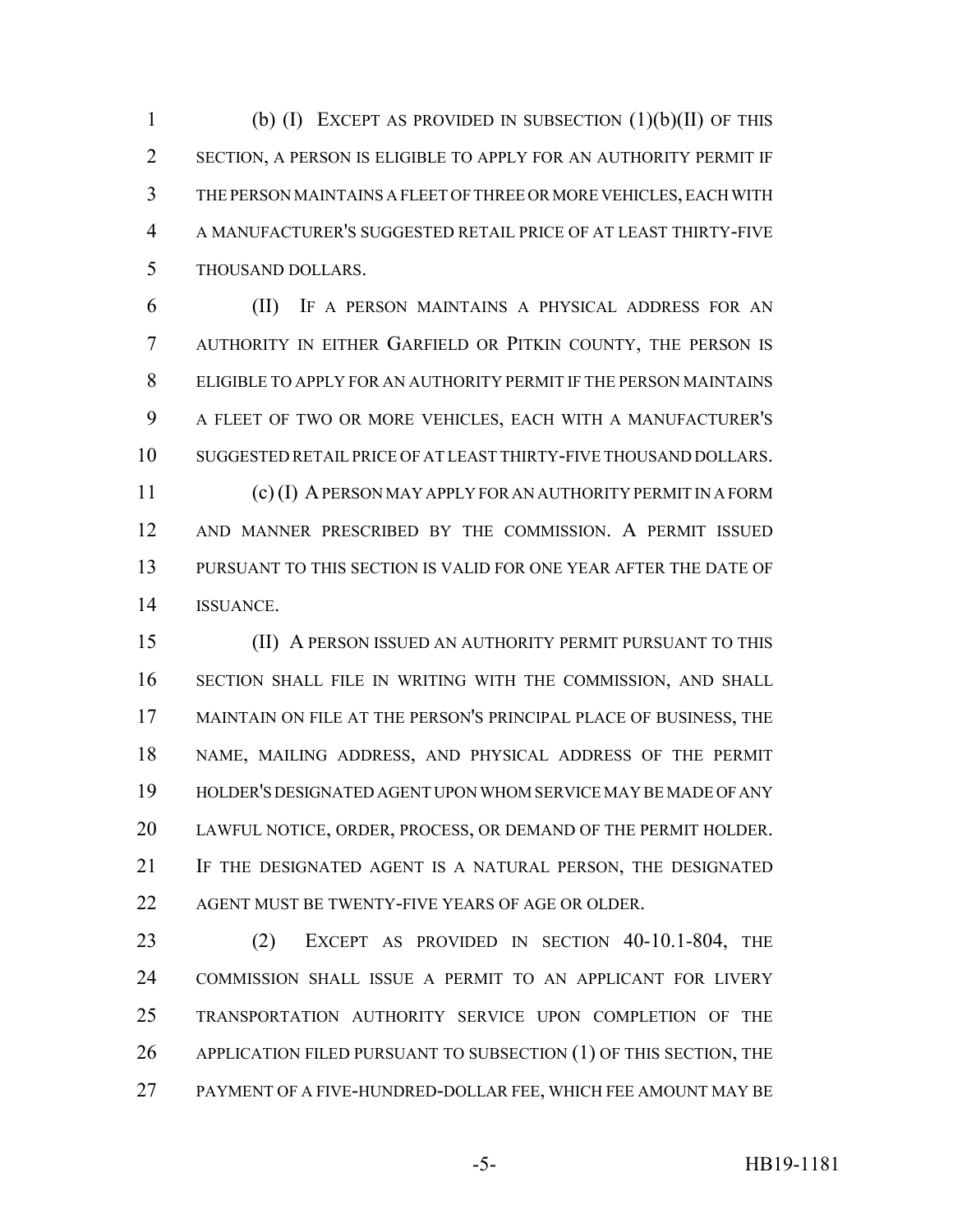INCREASED BY THE COMMISSION BY UP TO TEN PERCENT EVERY THREE YEARS, AND COMPLIANCE WITH THE FOLLOWING FINANCIAL RESPONSIBILITY REQUIREMENTS:

 (a) FOR EACH VEHICLE USED TO PROVIDE SERVICE WITH A SEATING CAPACITY TO TRANSPORT FIFTEEN OR FEWER PASSENGERS, INCLUDING THE DRIVER, INSURANCE IN THE AMOUNT OF AT LEAST ONE MILLION FIVE HUNDRED THOUSAND DOLLARS; AND

 (b) FOR EACH VEHICLE USED TO PROVIDE SERVICE WITH A SEATING CAPACITY TO TRANSPORT SIXTEEN OR MORE PASSENGERS, INCLUDING THE DRIVER, INSURANCE IN THE AMOUNT OF AT LEAST THREE MILLION DOLLARS.

12 (3) THE FOLLOWING OPERATIONAL AND SAFETY REQUIREMENTS APPLY TO THE OPERATION OF A LIVERY TRANSPORTATION AUTHORITY SERVICE:

 (a) EACH SERVICE VEHICLE MUST DISPLAY LIVERY TRANSPORTATION AUTHORITY PLATES, AS DEVELOPED AND PROVIDED BY THE COMMISSION.

 (b) TO BE ELIGIBLE TO DRIVE FOR AN AUTHORITY, EACH DRIVER EMPLOYED OR CONTRACTED BY THE AUTHORITY MUST OBTAIN:

**(I) WITHIN THIRTY DAYS AFTER COMMENCING TO DRIVE FOR THE**  AUTHORITY, A CRIMINAL HISTORY RECORD CHECK PURSUANT TO SECTION 40-10.1-110; AND

**(II) PROOF OF MEDICAL FITNESS PURSUANT TO 49 CFR 391.41.** 

 (c) EACH DRIVER FOR AN AUTHORITY MUST COMPLY WITH THE HOURS-OF-SERVICE REQUIREMENTS AS FOLLOWS:

26 (I) A DRIVER SHALL NOT DRIVE FOR HIRE FOR MORE THAN SEVENTY HOURS WITHIN ANY EIGHT-DAY PERIOD; AND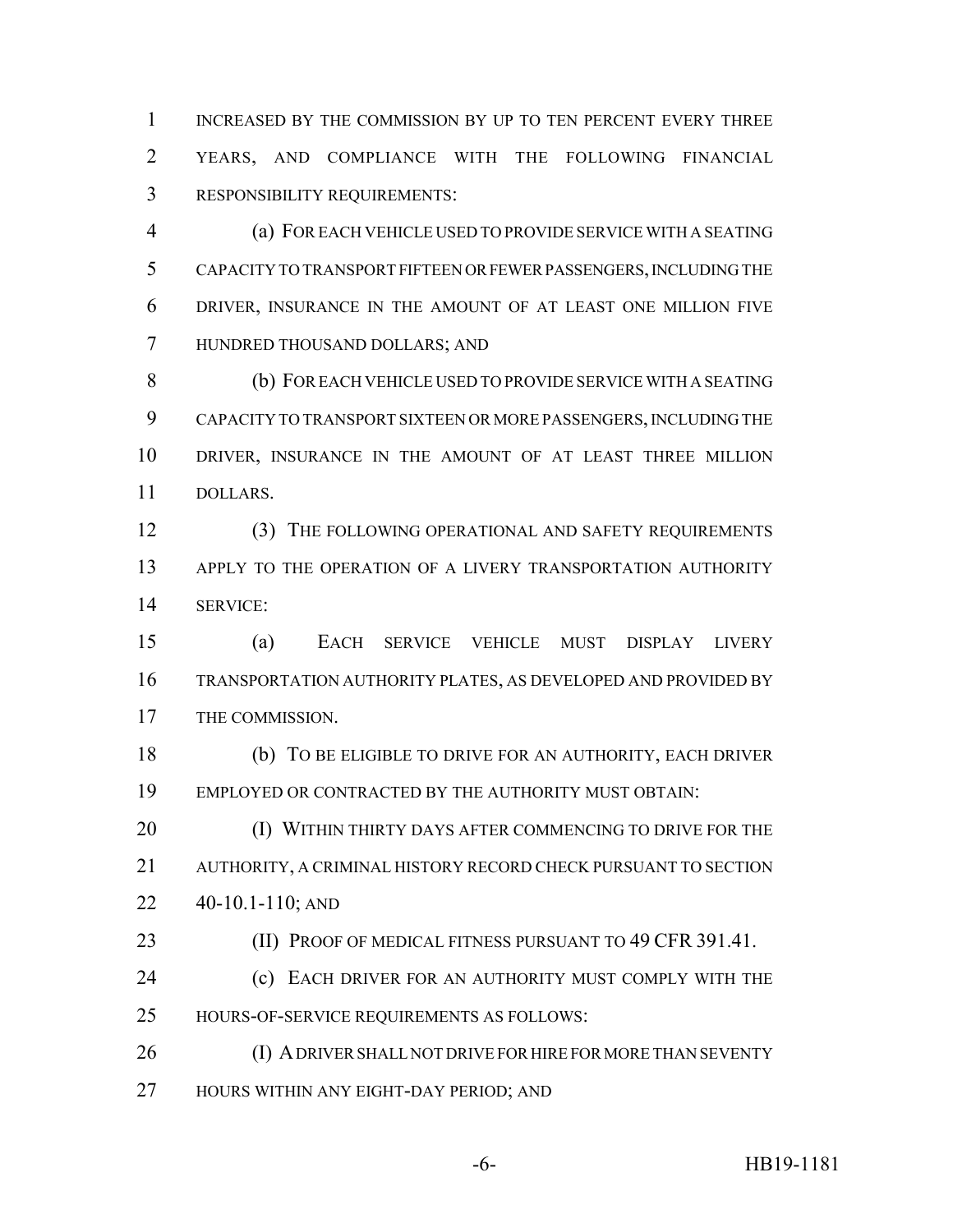(II) A DRIVER SHALL NOT DRIVE FOR HIRE, AND THE AUTHORITY SHALL RELEASE THE DRIVER FROM DUTY, FOR A MINIMUM OF EIGHT CONSECUTIVE HOURS IF:

 (A) THE DRIVER HAS BEEN ON DUTY FOR FIFTEEN CONSECUTIVE HOURS; OR

 (B) THE DRIVER HAS DRIVEN FOR HIRE FOR TEN CONSECUTIVE HOURS.

8 (d) EACH VEHICLE WITHIN AN AUTHORITY'S FLEET MUST BE INSPECTED WITHIN AT LEAST TWELVE MONTHS PRIOR TO THE AUTHORITY'S PERMIT APPLICATION OR RENEWAL APPLICATION. FOR A NEW VEHICLE ADDED TO THE AUTHORITY'S FLEET THAT HAS FIVE THOUSAND OR FEWER MILES AS REFLECTED ON THE VEHICLE'S ODOMETER AND WAS PURCHASED FROM THE MANUFACTURER OR A DEALERSHIP, THE AUTHORITY NEED NOT OBTAIN AN INSPECTION UNTIL SIX MONTHS AFTER PLACING THE VEHICLE 15 INTO SERVICE. A VEHICLE INSPECTION CONDUCTED PURSUANT TO THIS SUBSECTION (3)(d) MUST BE PERFORMED BY AN INDIVIDUAL WITH AT LEAST ONE YEAR OF EXPERIENCE AS A MECHANIC.

 (4) VEHICLES WITHIN AN AUTHORITY'S FLEET MUST BE FIFTEEN MODEL YEARS OLD OR NEWER; EXCEPT THAT THERE IS NO AGE RESTRICTION FOR THE FOLLOWING TYPES OF VEHICLES WITHIN AN AUTHORITY'S FLEET:

 (a) A STRETCHED LIMOUSINE, WHICH IS A MOTOR VEHICLE WITH A WHEELBASE THAT HAS BEEN LENGTHENED BEYOND THE ORIGINAL MANUFACTURER'S SPECIFICATIONS;

(b) AN EXECUTIVE VAN, WHICH IS A:

**(I) MOTOR VEHICLE BUILT ON A CUTAWAY CHASSIS;** 

(II) MOTOR COACH; OR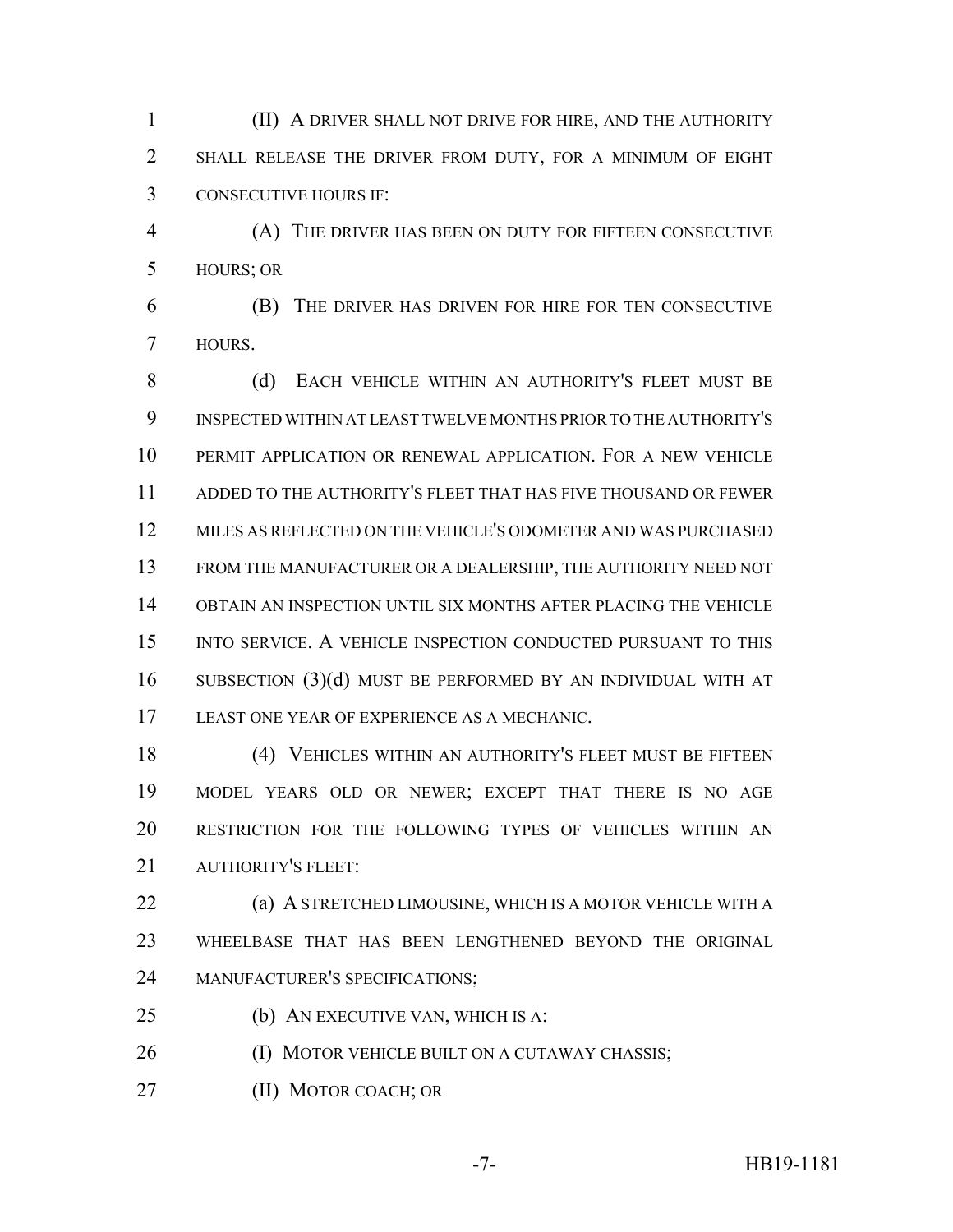(III) VAN WITH AN INTERIOR ENHANCED BY THE INSTALLATION OF:

 (A) CAPTAIN'S CHAIRS, COUCH SEATS, OR SIMILARLY ENHANCED SEATING IN LIEU OF STANDARD BENCH SEATING;

 (B) AN ELECTRONIC VIDEO MEDIA SYSTEM THAT IS SECURELY ATTACHED TO THE MOTOR VEHICLE AND HAS BEEN PROFESSIONALLY INSTALLED; OR

 (C) BEVERAGES OR BEVERAGE SERVICE AMENITIES THAT ARE SECURELY POSITIONED INSIDE A CONSOLE OR CABINET LOCATED WITHIN THE PASSENGER COMPARTMENT OF THE MOTOR VEHICLE; OR

 (c) A MOTOR VEHICLE WITH A SEATING CAPACITY TO TRANSPORT SIXTEEN OR MORE PASSENGERS, INCLUDING THE DRIVER.

 (5) (a) THE COMMISSION MAY PROMULGATE SAFETY RULES CONSISTENT WITH THIS PART 8; HOWEVER, THE COMMISSION SHALL NOT PROMULGATE RULES REGARDING THE MAKE AND MODEL OF THE VEHICLES WITHIN AN AUTHORITY'S FLEET.

 (b) WITH RESPECT TO ANY SAFETY RULES THAT THE COMMISSION ADOPTS, THE COMMISSION MAY GRANT AN AUTHORITY A WAIVER FROM THE RULES UPON APPLICATION IN A FORM AND MANNER DETERMINED BY THE COMMISSION. AN AUTHORITY SHALL MAINTAIN EVIDENCE OF A WAIVER IN THE FORM AND MANNER DETERMINED BY THE COMMISSION.

 **40-10.1-803. Charter order - vehicle staging limitations - exterior vehicle markings.** (1) (a) (I) A LIVERY TRANSPORTATION AUTHORITY SHALL ENTER INTO A CHARTER ORDER WITH A CHARTERING PARTY FOR EACH SERVICE PROVIDED. THE DRIVER FOR THE AUTHORITY SHALL PROVIDE AT LEAST ONE MEMBER OF THE CHARTERING PARTY OR A BROKER WITH AN ELECTRONIC OR PAPER COPY OF THE CHARTER ORDER BEFORE COMMENCING SERVICE.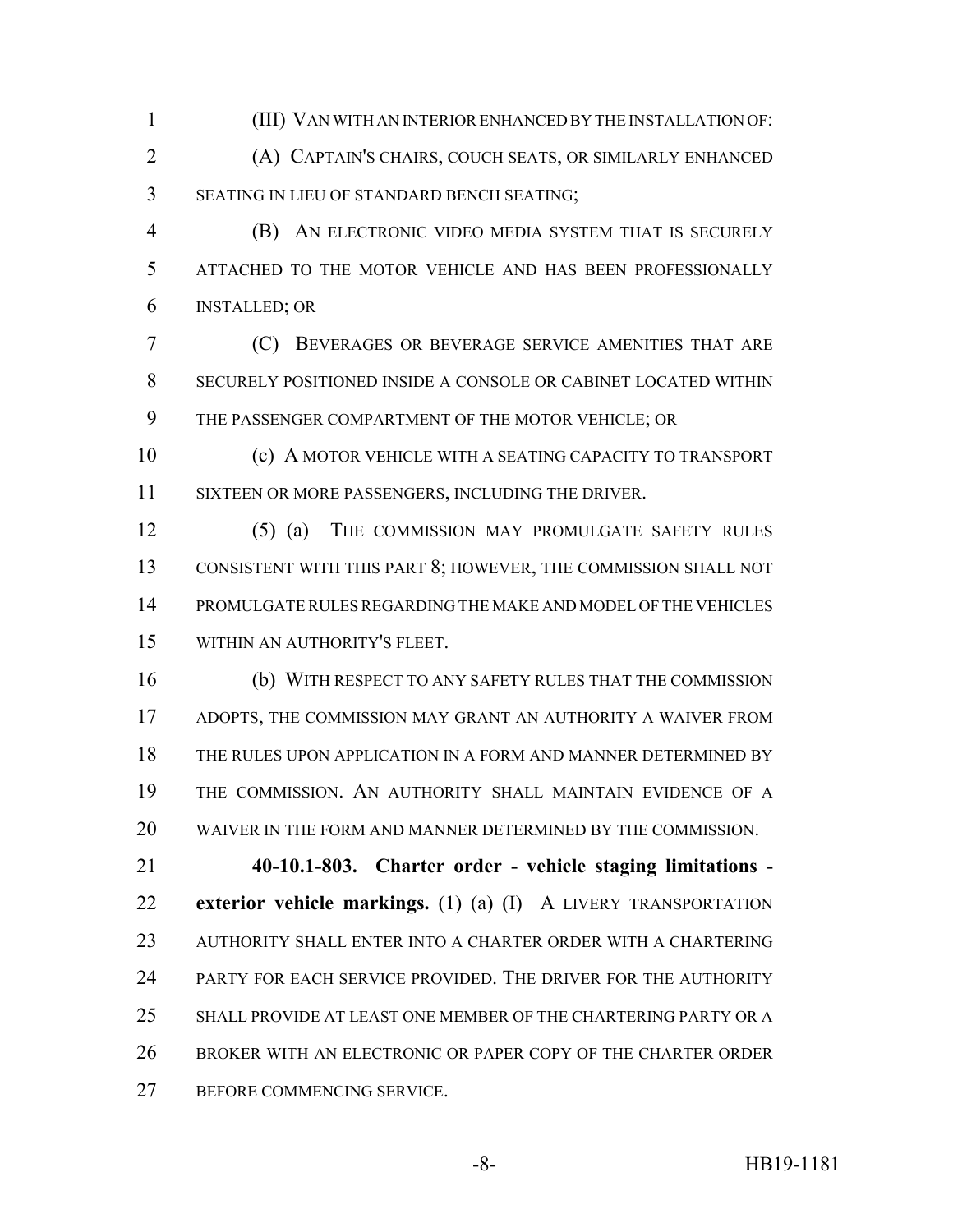(II) EACH CHARTER ORDER MUST STATE THE NAME OF THE DRIVER OF THE SERVICE AND THE TIME AND PICK-UP ADDRESS OF THE CHARTERING PARTY. A CHARTER ORDER MUST LIST A SPECIFIC DURATION OF TIME FOR THE SERVICE, BUT MAY PROVIDE TERMS FOR PROVIDING SERVICE FOR AN ADDITIONAL AMOUNT OF TIME.

 (b) THE DRIVER OF THE SERVICE SHALL MAINTAIN A PAPER OR DIGITAL COPY OF THE CHARTER ORDER IN THE VEHICLE THROUGHOUT THE DURATION OF THE SERVICE; EXCEPT THAT THE TOTAL CHARGE FOR THE SERVICE MAY BE OMITTED OR STRICKEN FROM THAT COPY OF THE CHARTER ORDER.UPON REQUEST BY ANY LAW ENFORCEMENT OFFICER AT THE TIME OF PROVIDING SERVICE TO A CHARTERING PARTY, A DRIVER SHALL IMMEDIATELY FURNISH THE PAPER OR DIGITAL COPY OF THE CHARTER ORDER TO THE OFFICER.

 (c) AN AUTHORITY SHALL MAINTAIN A COPY OF EACH CHARTER ORDER ENTERED INTO FOR AT LEAST SIX MONTHS FOLLOWING THE COMPLETION OF THE SERVICE DESCRIBED IN THE CHARTER ORDER. AN AUTHORITY SHALL MAINTAIN ALL RECORDS FOR AT LEAST SIX MONTHS.

 (2) A LIVERY TRANSPORTATION AUTHORITY SHALL NOT STATION A SERVICE VEHICLE WITHIN ONE HUNDRED FEET OF THE FOLLOWING, UNLESS THE LOCATION IS A PICK-UP OR DROP-OFF LOCATION FOR A COMPLETED CHARTER ORDER:

**(a) A RECOGNIZED TAXICAB STAND;** 

 (b) A DESIGNATED PASSENGER PICK-UP OR DROP-OFF POINT AT AN AIRPORT; OR

 (c) IN FRONT OF OR OTHERWISE ADJACENT TO A HOTEL OR MOTEL. 26 (3) (a) NO EXTERIOR MARKINGS, SIGNS, OR GRAPHICS OTHER THAN THE FOLLOWING MAY BE PLACED ON A SERVICE VEHICLE: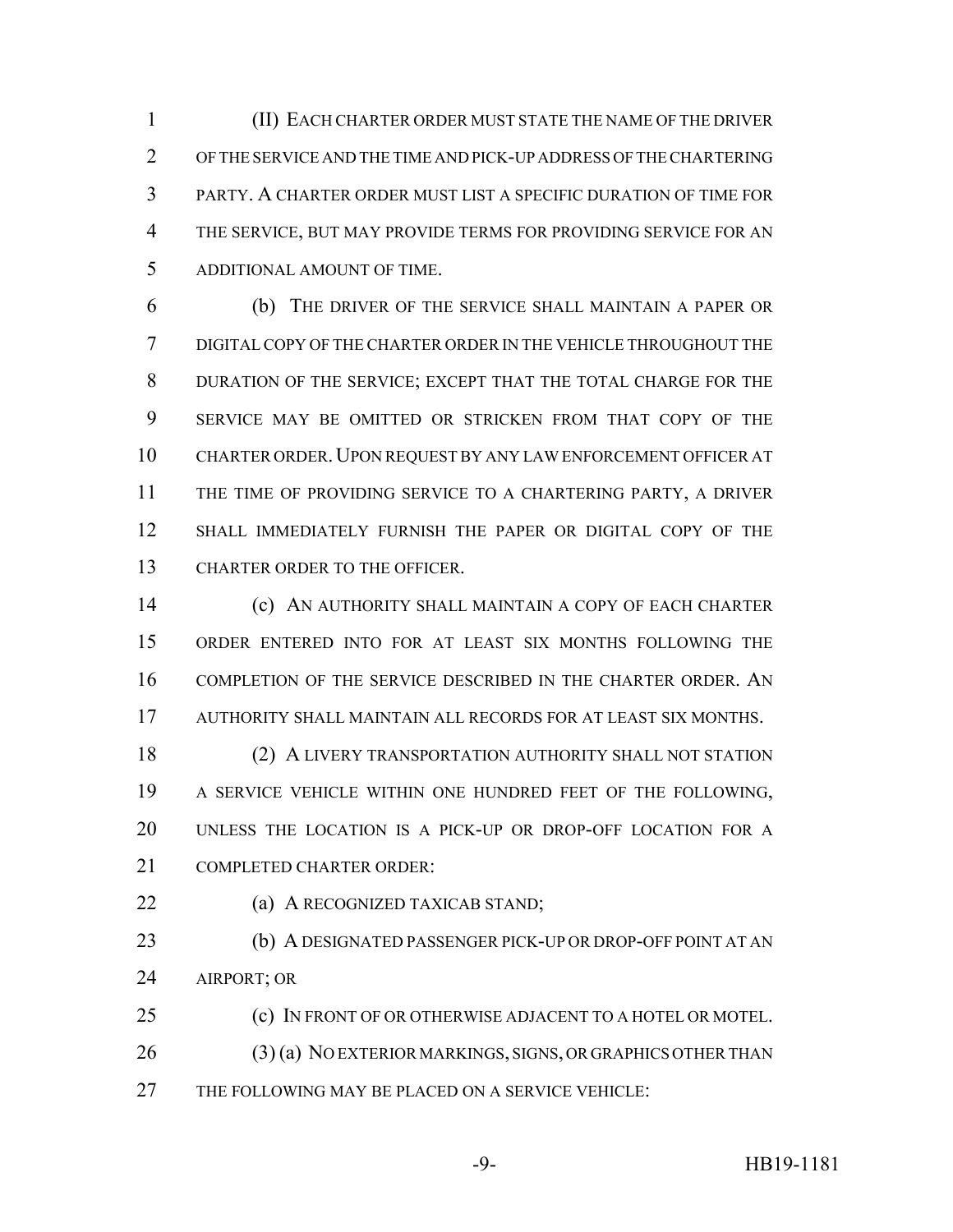(I) AN EXTERIOR SIGN OR GRAPHIC RELATED TO A SPECIAL EVENT, 2 IF THE DURATION OF THE SPECIAL EVENT IS FIFTEEN OR FEWER DAYS;

 (II) MARKINGS, SIGNS, OR GRAPHICS OTHERWISE REQUIRED BY LAW, INCLUDING THOSE REQUIRED BY THE COMMISSION, THE DEPARTMENT OF PUBLIC SAFETY, THE FEDERAL MOTOR CARRIER SAFETY ADMINISTRATION, OR AN AIRPORT AUTHORITY;

 (III) ANY MARKINGS, SIGNS, OR GRAPHICS ATTACHED TO THE VEHICLE BY A LAW ENFORCEMENT AGENCY; OR

 (IV) ANY MARKINGS, SIGNS, OR GRAPHICS ATTACHED TO THE VEHICLE BY THE VEHICLE'S MANUFACTURER OR THE DEALERSHIP THAT SOLD OR LEASED THE VEHICLE, INCLUDING ANY INFORMATION ABOUT THE VEHICLE'S MAKE OR MODEL.

 (b) SIGNS OR GRAPHICS LOCATED INSIDE THE VEHICLE THAT ARE READILY DECIPHERABLE FROM THE OUTSIDE ARE DEEMED EXTERIOR 15 MARKINGS, SIGNS, OR GRAPHICS FOR PURPOSES OF THIS SUBSECTION (3).

 **40-10.1-804. Violations - civil penalties - inspections.** (1) THE COMMISSION MAY TAKE ACTION AGAINST AN AUTHORITY AS SET FORTH IN SECTION 40-10.1-112, INCLUDING ISSUING AN ORDER TO CEASE AND DESIST OR SUSPENDING, REVOKING, ALTERING, OR AMENDING THE AUTHORITY'S PERMIT.

21 (2) THE COMMISSION MAY ASSESS A CIVIL PENALTY AGAINST AN AUTHORITY THAT THE COMMISSION DETERMINES HAS VIOLATED THIS PART 8. THE MAXIMUM CIVIL PENALTY THAT THE COMMISSION MAY ASSESS AGAINST AN AUTHORITY IS FIVE THOUSAND DOLLARS PER VIOLATION. IF A VIOLATION RELATES TO ONGOING CONDUCT OR AN ONGOING FAILURE TO ACT THAT CONTINUES FOR MORE THAN ONE DAY, THE COMMISSION SHALL TREAT THE VIOLATION AS A SINGLE VIOLATION, SUBJECT ONLY TO ONE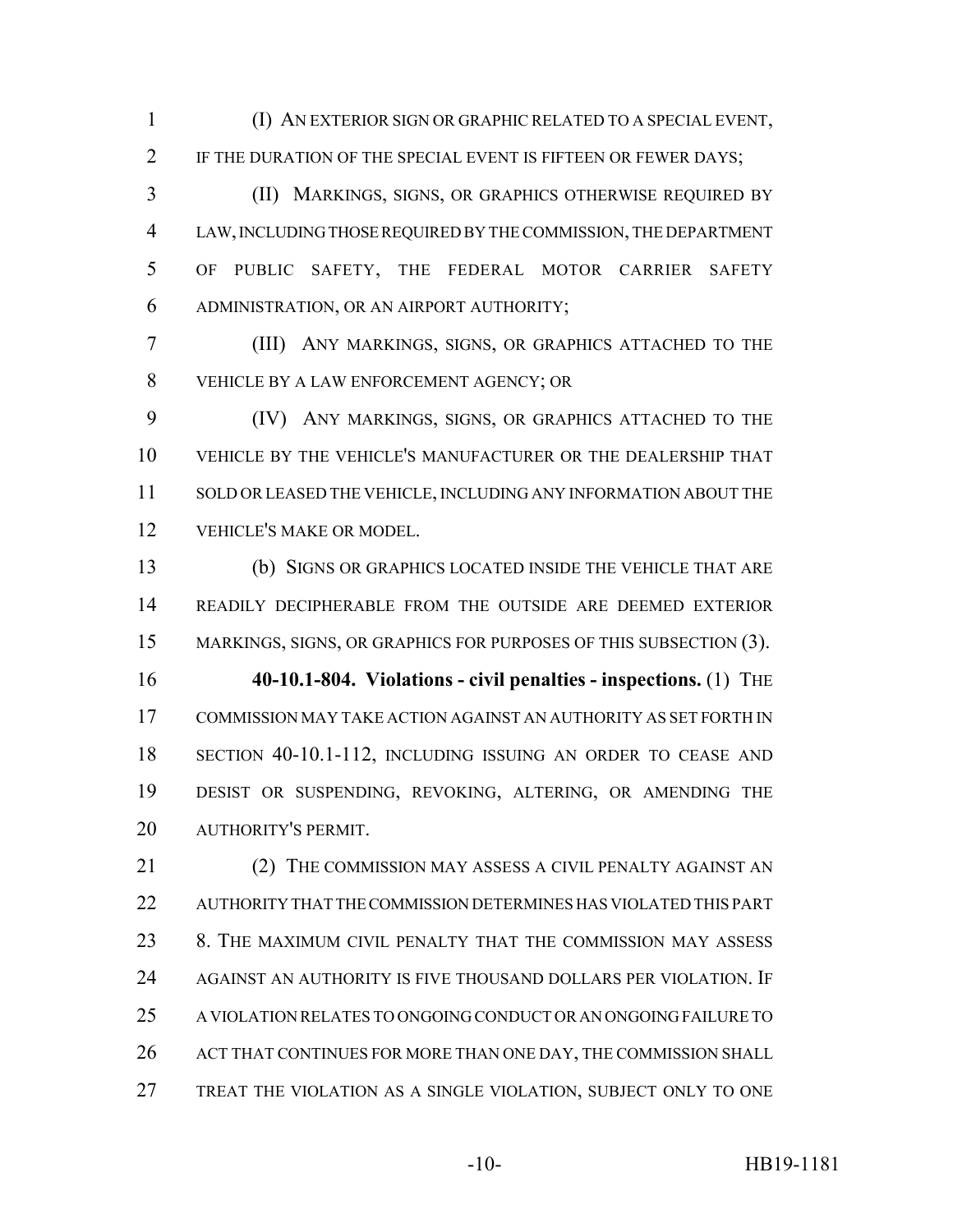CIVIL PENALTY.

 (3) AN AUTHORITY'S BOOKS AND RECORDS MAY BE SUBJECT TO COMMISSION INSPECTION; HOWEVER, THE COMMISSION MAY ONLY INSPECT RECORDS HELD BY THE AUTHORITY THAT ARE SIX MONTHS OLD OR LESS AT THE TIME THAT THE COMMISSION COMMENCES THE INSPECTION.

 **SECTION 2.** In Colorado Revised Statutes, 40-10.1-110, **amend** (1) as follows:

 **40-10.1-110. Criminal history record check - rules.** (1) An individual who wishes to drive a taxicab for a motor carrier that is the holder of a certificate to provide taxicab service issued under part 2 of this article 10.1; a motor vehicle for a motor carrier that is the holder of a permit to operate as a charter bus, children's activity bus, luxury limousine, medicaid client transport, or off-road scenic charter under part 14 3 of this article 10.1; or a motor vehicle for a motor carrier that is the holder of a permit to operate as a large-market taxicab service under part 16 7 of this article 10.1; OR A MOTOR VEHICLE FOR A MOTOR CARRIER THAT 17 IS THE HOLDER OF A PERMIT TO OPERATE A LIVERY TRANSPORTATION AUTHORITY SERVICE UNDER PART 8 OF THIS ARTICLE 10.1, shall submit a set of his or her fingerprints to the commission. The commission shall forward the fingerprints to the Colorado bureau of investigation for the purpose of obtaining a fingerprint-based criminal history record check. Upon receipt of fingerprints and payment for the costs, the Colorado bureau of investigation shall conduct a state and national fingerprint-based criminal history record check using records of the Colorado bureau of investigation and the federal bureau of investigation. The commission is the authorized agency to receive information regarding the result of a national criminal history record check. The